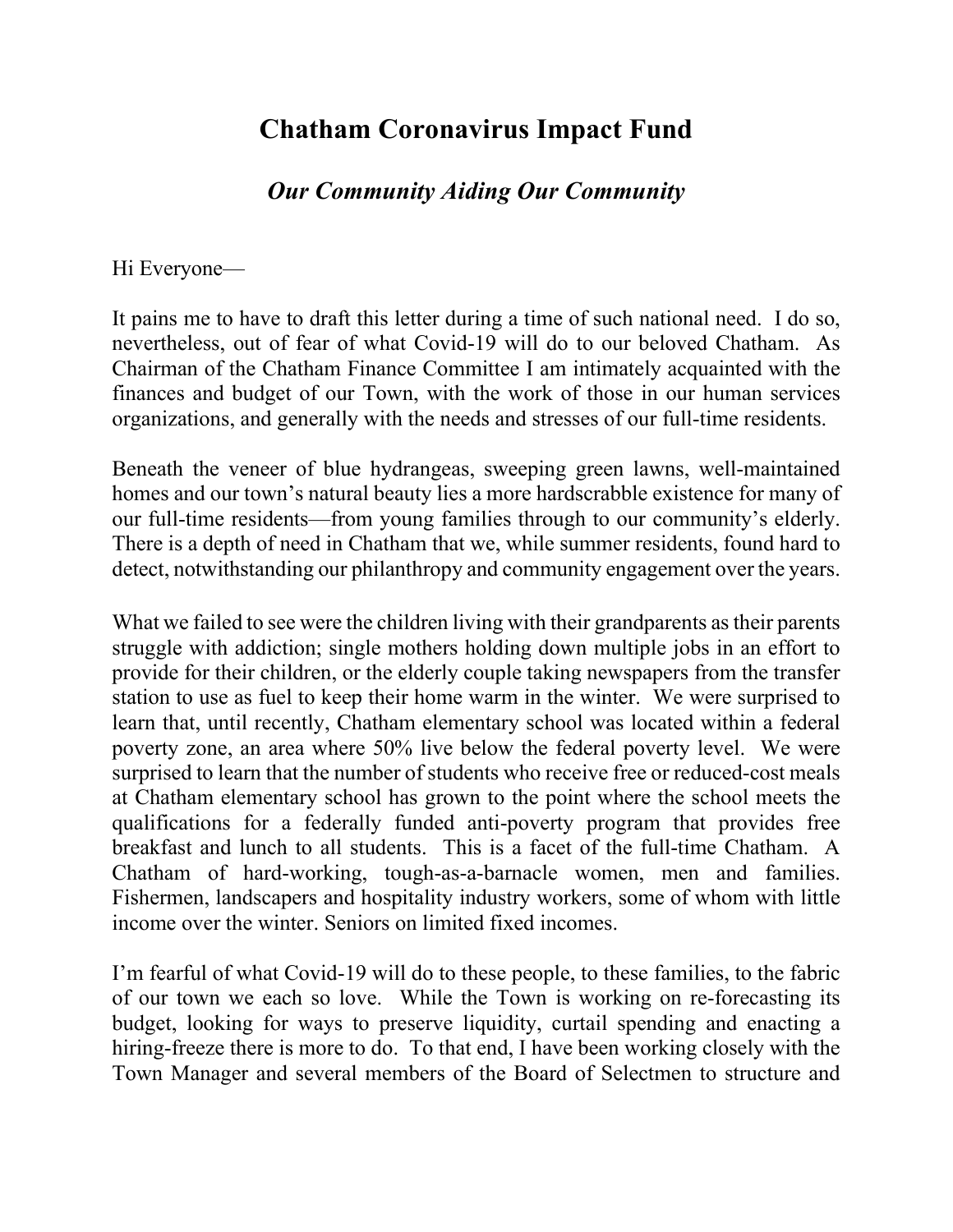launch what Mary Beth and I have titled the *Chatham Coronavirus Impact Fund ("CCIF")*.

The purpose of CCIF is to serve as a community resource organization in this time of Covid-19-driven need to provide financial assistance upon application by in-need residents of Chatham and to serve as an aggregation vehicle for donations made to assist those Chatham residents adversely effected by the impact of Covid-19.

Our target raise for the fund is \$300,000, of which Mary Beth and I will contribute \$30,000 to seed the fundraising effort. Following consultation with senior professionals in charge of delivering Chatham's human resource services we will be using Lower Cape Outreach Council, a 501(c)(3) with over 40 years' experience in providing emergency assistance to our community to vet applications for assistance. Lower Cape Outreach is considered the most effective group on the Cape to deliver relief funds to Chatham residents. To ensure the integrity of the process, no recipient will receive any direct funding; all assistance will be paid to a creditor of the recipient upon evidence of obligation and need.

Monomoy Community Services, a Chatham-based 501(c)(3) which for over 40 years has diligently supported Chatham families with quality resources including childcare for working families, counselling referral services and financial assistance will collect donations on behalf of the Fund. All donations will be held in a separate *Chatham Coronavirus Impact Fund* account at the Chatham branch of Cape Cod Five.

We have created an advisory board for the Fund, a working group of which will review all proposed grants of assistance. Mary Beth and I are thrilled that these prominent and long-standing Chatham residents have agreed to support our efforts. Members include Ginny Nickerson, founder of the Chatham Angel Fund; Pat Vreeland, founder of the Chatham Children's Fund; Teresa Malone, Administrative Director of Monomoy Community Services, Eric Whiteley, Shane Coughlin, Barbara Matteson, Andy Young, Anne LeClaire, Martha Vokey and Bill Litchfield, Chatham Town Moderator and myself.

Assistance will primarily be for housing security and bills—an energy bill, car repairs, or a medical invoice. Food security is not presently a pressing issue on the Cape, given the exceptional work of the Family Pantry and its support from the Boston Food Bank.